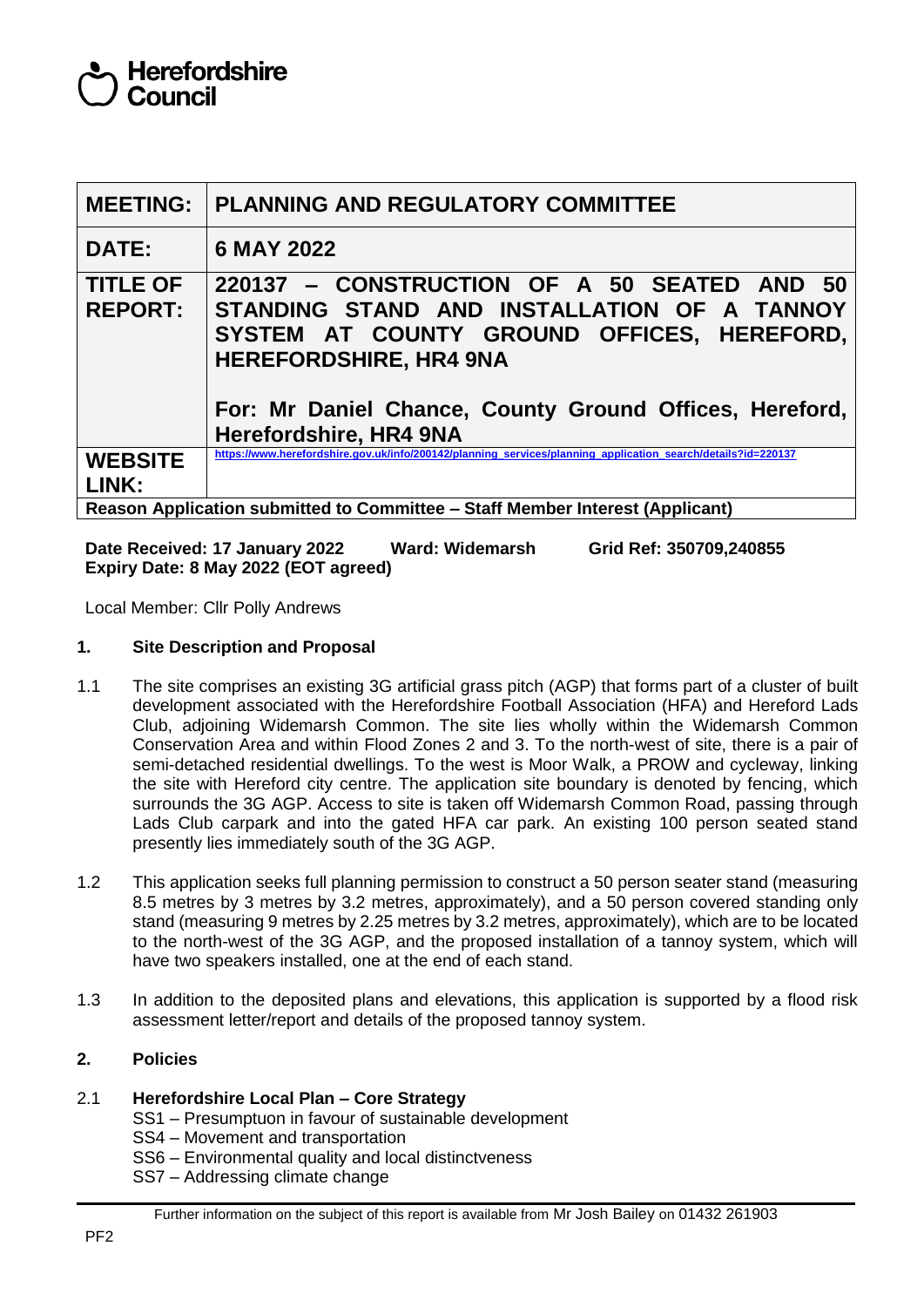- HD1 Hereford
- HD3 Hereford movement
- SC1 Social and community facilities
- OS1 Requirement for open space, sport and recreation facilities
- OS2 Meeting open space, sport and recreation needs
- OS3 Loss of open space, sport and recration facilities
- MT1 Traffic management, highway safety and promoting active travel
- LD1 Landscape and townscape
- LD2 Biodiversity and geodiversity
- LD3 Green infrastructure
- LD4 Historic environment and heritage assets
- SD1 Sustainable design and energy efficiency
- SD3 Sustainable water management and water resources

The Herefordshire Local Plan Core Strategy policies together with any relevant supplementary planning documentation can be viewed on the Council's website by using the following link: [https://www.herefordshire.gov.uk/info/200185/local\\_plan/137/adopted\\_core\\_strategy](https://www.herefordshire.gov.uk/info/200185/local_plan/137/adopted_core_strategy)

# 2.2 **National Planning Policy Framework (July 2021)**

- Section 2 Achieving sustainable development
- Section 4 Decision-making
- Section 8 Promoting healthy and safe communities
- Section 9 Promoting sustainable transport
- Section 11 Making effective use of land
- Section 12 Achieving well-designed places
- Section 14 Meeting the challenge of climate change, flooding and coastal change
- Section 15 Conserving and enhancing the natural environment
- Section 16 Conserving and enhancing the historic environment

The NPPF together with any relevant supplementary documentation can be viewed using the following link:- <https://www.gov.uk/guidance/national-planning-policy-framework>

# 2.3 **National Planning Practice Guidance (PPG)**

PPG together with any relevant supplementaty documentation can be viewed using the following link:- <https://www.gov.uk/government/collections/planning-practice-guidance>

### 2.4 **Hereford Area Plan**

The Hereford Area Plan was intended to set out detailed proposals to ensure the delivery of the targets for the city in the adopted Core Strategy. However, on 9 November 2020 the Cabinet Member for Infrastructure and transport agreed that work on the Hereford Area Plan should be stopped with immediate effect and that any elements of the evidence base collected so far should be used as part of the new Local Plan (the revision of the Herefordshire Core Strategy).

# **3. Relevant Planning History**

- 3.1 P220047/XA2 Application for approval of details reserved by conditions 5 6 7 8 9 10 & 11 attached to planning permission 204252 – undetermined at time of writing of report
- 3.2 P204252/F Proposed extension to existing car park to create additional capacity approved with conditions
- 3.3 P201465/XA2 Application for approval of details reserved by condition 3 attached to planning permission 182950 – approved
- 3.4 P193641/XA2 Application for approval of details reserved by conditions 4 & 7 attached to planning permission 182950 – approved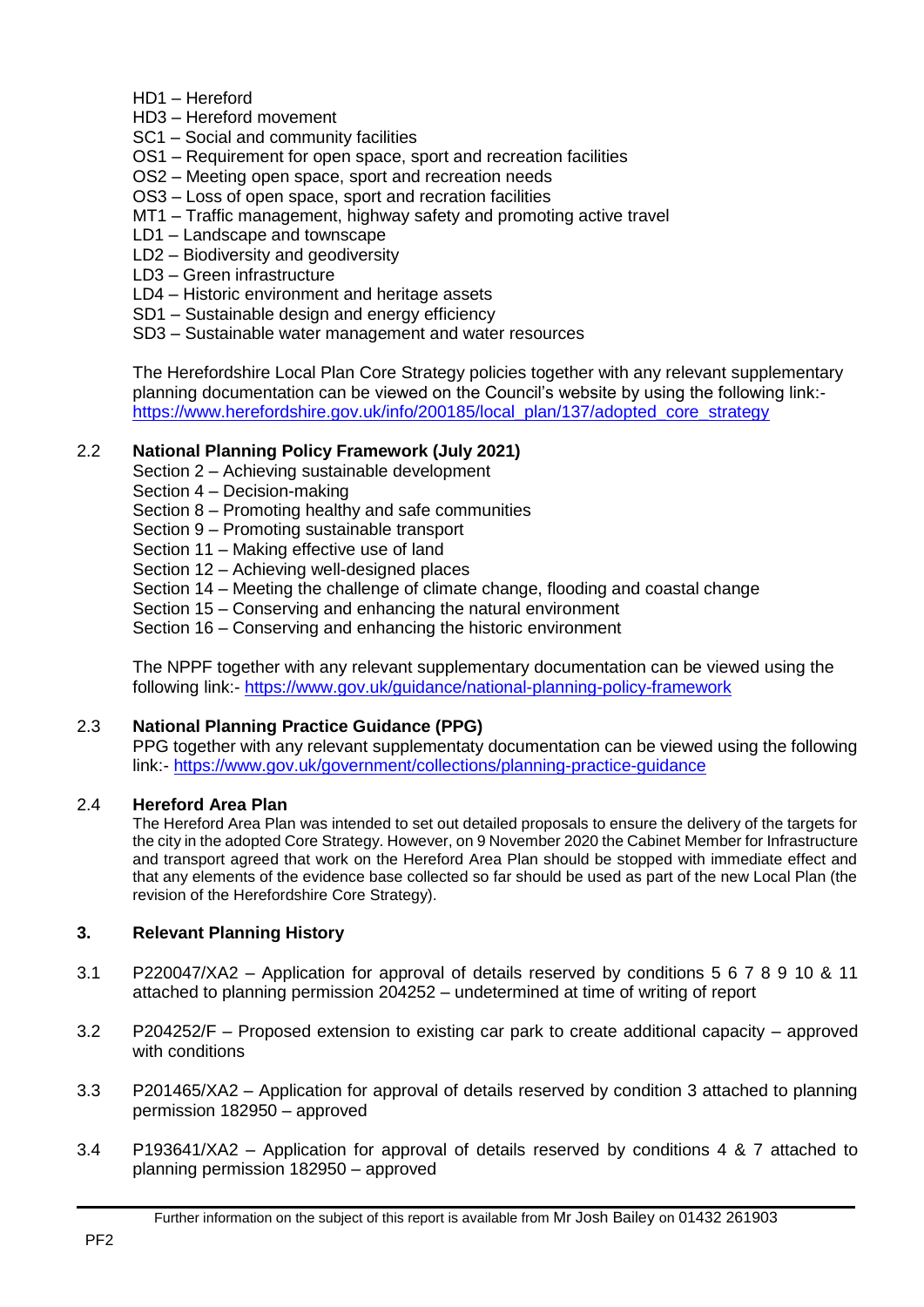- 3.5 P191424/XA2 Application for approval of details reserved by conditions 5 6 9 10 & 11 attached to planning permission 182950 – approved
- 3.6 P182950/F Construction of an external 3G Artificial Turf Pitch (ATP) with fencing and a storage container – approved with conditions
- 3.7 P160232/F Proposed 100 person seated stand. A one metre wide concrete walk way all around football pitch. One pay box building. Six floodlights and netting behind goal and on railway side – approved with conditions

#### **4. Consultation Summary**

#### Statutory Consultations

### 4.1 **Sport England – No objections**

*"Thank you for consulting Sport England on the above named application. It is understood that the proposal prejudices the use, or leads to the loss of use, of land being used as a playing field or has been used as a playing field in the last five years, as defined in The Town and Country Planning (Development Management Procedure) (England) Order 2015 (Statutory Instrument 2015 No. 595). The consultation with Sport England is therefore a statutory requirement.*

*Sport England has considered the application in light of the National Planning Policy Framework (in particular Para. 99), and against its own playing fields policy, which states: 'Sport England will oppose the granting of planning permission for any development which would lead to the loss of, or would prejudice the use of:*

 $\Box$  all or any part of a playing field, or

- *land which has been used as a playing field and remains undeveloped, or*
- $\Box$  land allocated for use as a playing field

*unless, in the judgement of Sport England, the development as a whole meets with one or more of five specific exceptions.' Sport England's Playing Fields Policy and Guidance document can be viewed via the below link: [https://www.sportengland.org/how-we-can-help/facilities-and](https://www.sportengland.org/how-we-can-help/facilities-and-planning/planning-forsport#playing_fields_policy)[planning/planning-forsport#playing\\_fields\\_policy](https://www.sportengland.org/how-we-can-help/facilities-and-planning/planning-forsport#playing_fields_policy)*

## *The proposal and its impact on the playing fields*

*The proposal relates to the construction of new spectator stands and associated tannoy system on the north-western side of the existing 3G Artificial Grass Pitch (AGP). The stand would serve to provide covered facilities for spectators observing football activities taking place on the pitch. It will therefore be of a benefit to the users of the facility. Sport England has consulted with Football Foundation who comment that the proposal is a joint project between Herefordshire County FA and Hereford Lads Club. It will help the football club to meet their ground grading requirements following promotion and will provide the County FA with additional viewing and sitting areas for spectators attending their festivals and other community football initiatives & leagues. The County FA are supporting via Officer / Personnel input and the football club have been liaising with the Football Foundation's Technical Project Manager regarding a Football Stadia Improvement Fund application in which they will provide the necessary match funding required.*

*Having assessed the application, Sport England is satisfied that the proposed development meets exception 2 of our playing fields policy, in that: 'The proposed development is for ancillary facilities supporting the principal use of the site as a playing field, and does not affect the quantity or quality of playing pitches or otherwise adversely affect their use.'*

*This being the case, Sport England does not wish to raise an objection to this application. The absence of an objection to this application, in the context of the Town and Country Planning Act, cannot be taken as formal support or consent from Sport England or any National Governing*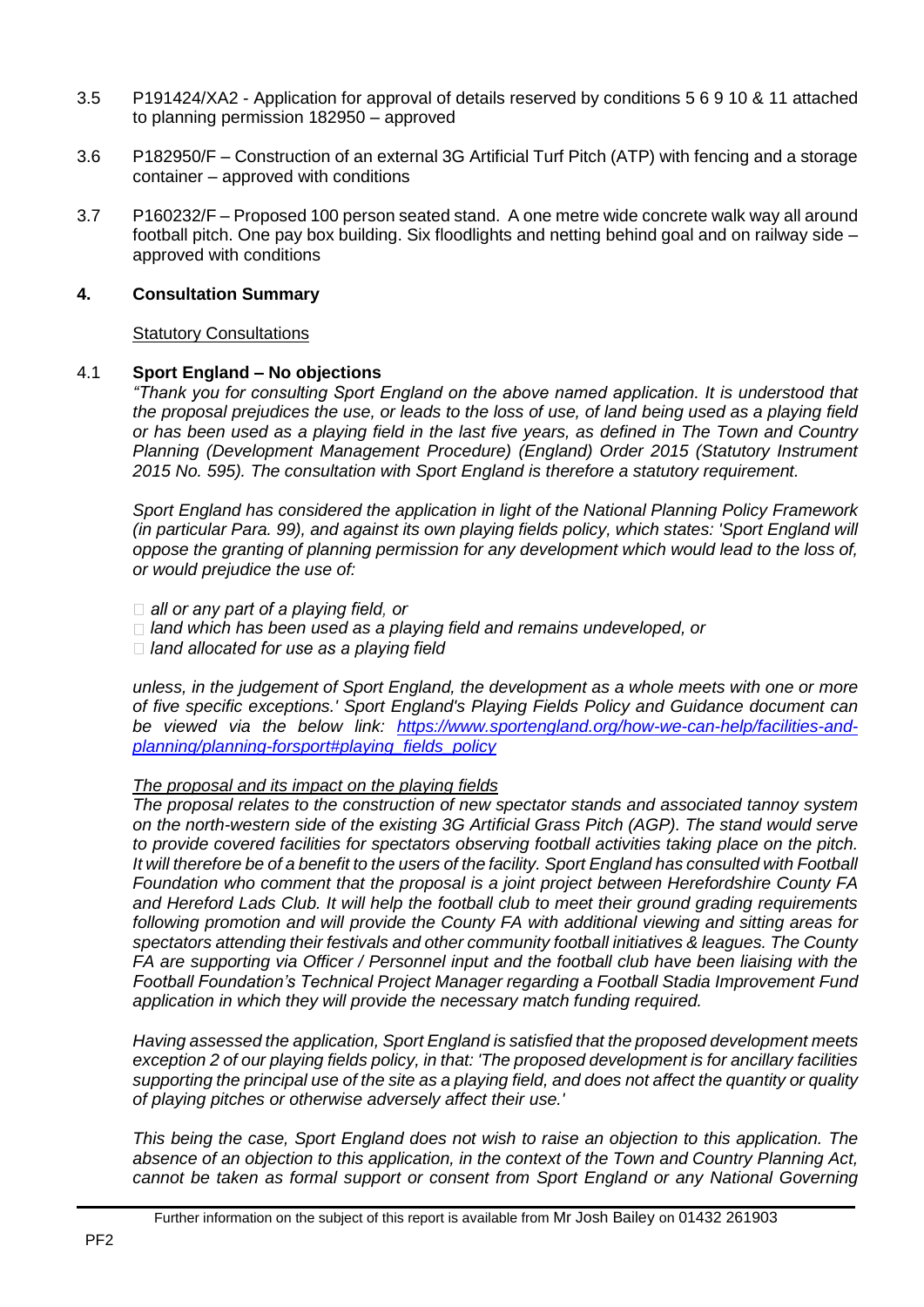*Body of Sport to any related funding application, or as may be required by virtue of any preexisting funding agreement."*

## 4.2 **Network Rail – No objections**

*"Thank you for your email dated 15 February 2022 together with the opportunity to comment on this proposal. Network Rail have no objections in principle to this application. The applicant should engage with Network Rail Asset Protection [assetprotectionwales@networkrail.co.uk](mailto:assetprotectionwales@networkrail.co.uk) to determine if a Basis Asset Protection Agreement is needed for these works."*

# 4.3 **Open Spaces Society** – **No objections**

"*This application supports ancillary development of an open space in line with Planning Policies SS1 and OS3. It also falls within the remit of Exception 2 of Sport England's Playing Field Policy. The application is likely to increase usage of the open space as well as benefitting the public generally. Footpath HER7 runs to the north on the west side of the development area. The footpath remains unaffected by the development. There is no objection to this application*".

# 4.4 **Herefordshire Wildlife Trust – No response**

# 4.5 **The Ramblers Association – No response**

### 4.6 **Hereford & Gloucester Canal Trust – No response**

**Internal Council Consultations** 

## 4.7 **Landscape Officer – No objections**

*"In terms of landscape, there is minimal impact. The development is within the confines of the sports complex, and is of low visual harm to the wider landscape. There is no loss of trees, and the impact on the physical landscape is minor."*

### 4.8 **Transportation Area Engineer – No objections**

*"If the new stand is to meet grading requirements for the league and to enhance visitor experience rather than attract new visitors then the highway authority has no objection to the application".*

### 4.9 **Open Space Planning Officer – No objections**

*"Policy: NPPF: paragraphs 96 -97: Planning policies should be based on robust and up-to-date assessments of the needs for open space, sports and recreation facilities and opportunities for new provision. The assessments should identify specific needs and quantitative or qualitative deficits or surpluses of open space, sports and recreational facilities in the local area. Existing open space, sports and recreational buildings and land, including playing fields, should not be built on unless the development is for alternative sports and recreational provision, the needs for which clearly outweigh the loss.*

*Core Strategy policy SS1: presumption in favour of sustainable development. Supports proposals which improve social, economic and environmental conditions in the county taking into account any adverse impacts in granting permission which would significantly and demonstrably outweigh the benefits.* 

*Core Strategy Policy OS3: Loss of Open Space, Sport or Recreation facilities. the loss of the open space, sports and recreation facility is for the purpose of providing an ancillary development which improves the functioning, usability or viability of the open space, sport and recreation use, e.g. changing rooms, toilets, grandstand accommodation, assembly and function uses;*

*Proposal: This application seeks planning consent for an additional 50 seated and 50 standing stand and installation of a tannoy system at the Ted Powell County Ground next to the Herefordshire Football Association headquarters. The site accommodates a full size stadia football pitch which has recently been redeveloped from grass to a 3G Artificial Grass Pitch (AGP). There is an existing 100 seater stand, floodlights and storage container. The location of the*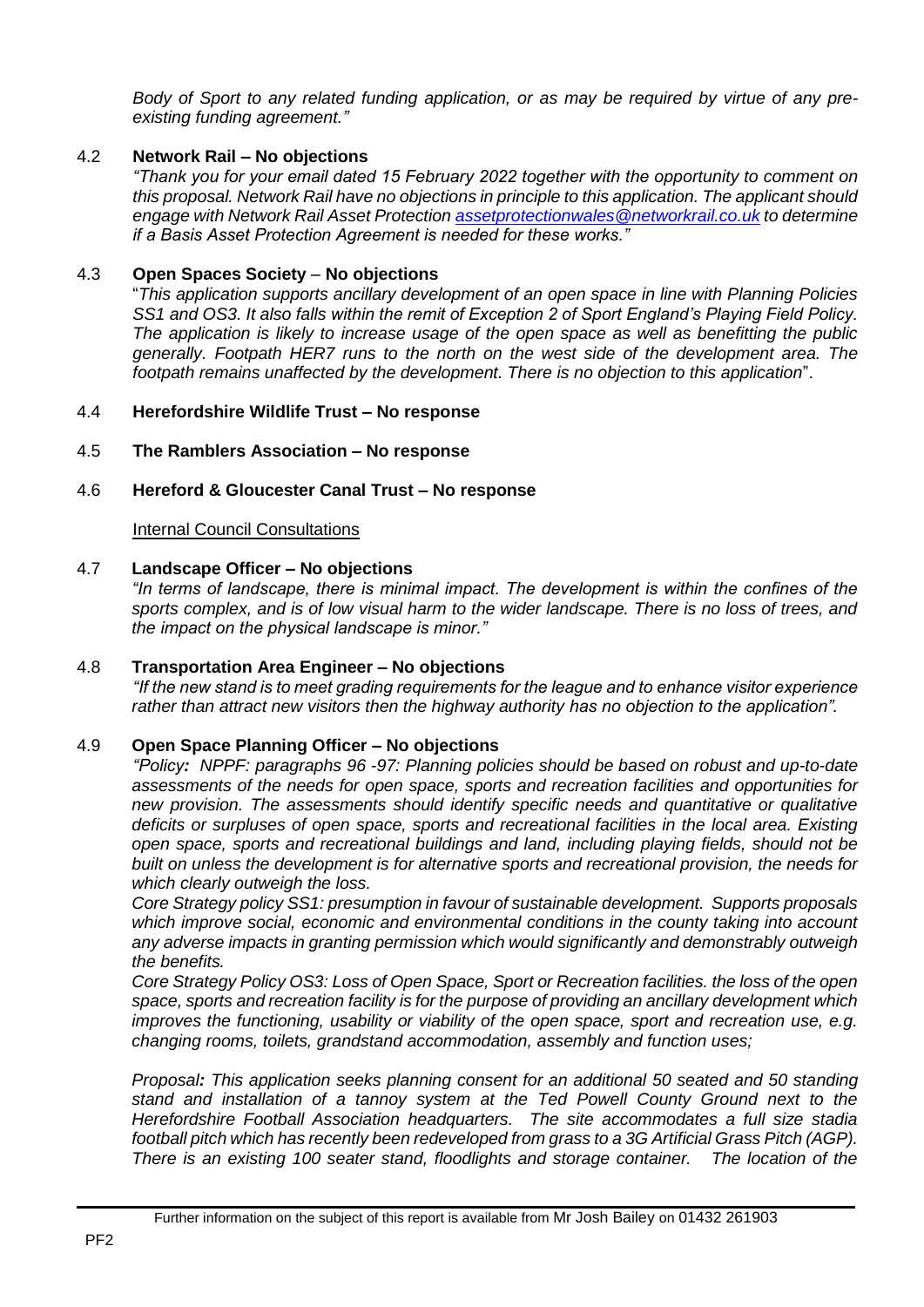*additional seating, stand and tannoy system will be located along the northern boundary of the pitch within a grassed area.* 

*Planning permission 182950 for the redevelopment of the grass pitch to the AGP was granted December 2018. The new AGP was deemed to outweigh the loss of the grass playing pitches in meeting both Sport England and Core Strategy Policies given the benefit arising from an artificial pitch in providing a more sustainable facility, supporting higher usage and the growth of the sport and in meeting unmet demand. The proposal was supported by evidence bases Hereford Playing Pitch Assessment 2012 and the Outdoor Sports Investment Plan and work undertaken by the Football Foundation which identified how many (AGPs) would be required in the county in addition to those already in place to accommodate the deficiencies identified for football.*

*The new AGP was delivered by the Football Foundation (FF) and Herefordshire Football Association (HFA) with funding from FF, HFA and s.106 monies and met the FF and Ground Grading requirements and specifications. In order to satisfy both the national and local planning policy requirements, the new 3G provides greater community access than previously and as condition of the approved planning permission a community use agreement has been put in place. The facility is used by Westfields FC for home matches and training, but other football clubs, partner organisations and community groups local to the area will also have access to the ground during evenings and weekends.* 

*The additional seating and stands is will support the additional community usage of the facility as described above. As an ancillary facility which will improve the functioning and sustainability of the AGP, the proposal is not seen to be contrary to CS policy OS3 or the NPPF in the resulting loss of natural turf. The area does not form a usable pitch and the facility will form part of the new 3G AGP facility. It is also seen to be is supportive of CS policy SS1 which supports proposals which improve social conditions. I therefore am supportive of the proposal."*

#### 4.10 **Land Drainage Engineer – No objections**

*"Our knowledge of the development proposals has been obtained from the following sources: Application for Planning Permission; Location Plan; Block Plan; Flood Risk Assessment Letter Report; Applicant emails with further information, including the Drainage Strategy submitted for Application 191424 (Issue 1).*

#### *Overview of the Proposal*

*The Applicant proposes the construction of a 50 seated and 50 standing stand (approx. 28m2 ) as part of a football site. Widemarsh Brook flows approx. 30m to the south of the site area. The topography of the site is relatively flat.*

#### *Site Location*

*Figure 1: Environment Agency Flood Map for Planning (Rivers and Sea), March 2022*



#### *Flood Risk Fluvial Flood Risk*

Further information on the subject of this report is available from Mr Josh Bailey on 01432 261903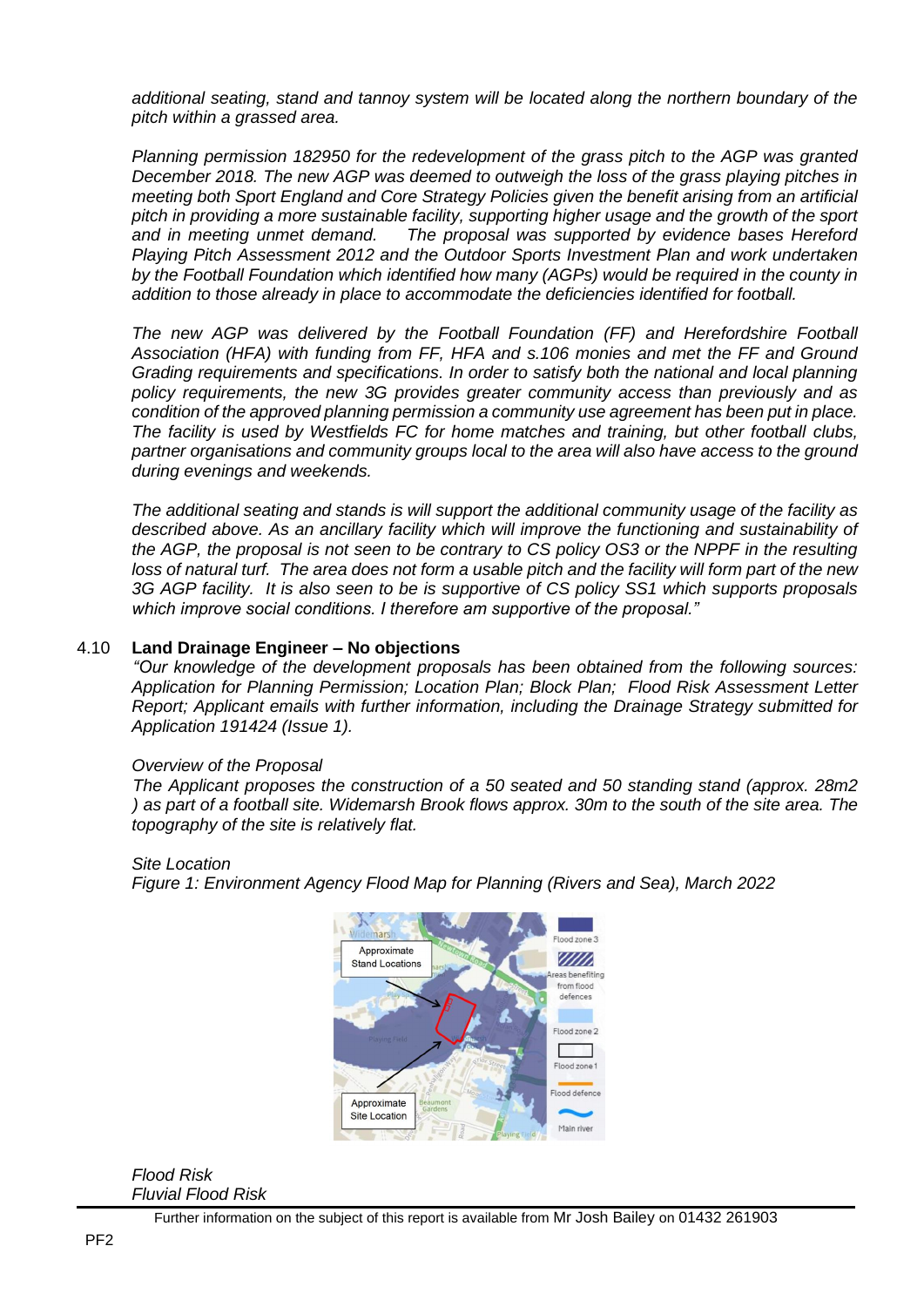*Review of the Environment Agency's Flood Map for Planning (Figure 1) indicates that the site is located within the high probability Flood Zone 3. In accordance with Environment Agency standing advice, the planning application should be supported by a Flood Risk Assessment (FRA) undertaken in accordance with National Planning Policy Framework (NPPF) and its supporting Planning Practice Guidance. This is summarised in Table 1:*

| Table 1: Scenarios requiring a FRA |                            |                            |                            |  |  |  |  |  |
|------------------------------------|----------------------------|----------------------------|----------------------------|--|--|--|--|--|
|                                    | <b>Within Flood Zone 3</b> | <b>Within Flood Zone 2</b> | <b>Within Flood Zone 1</b> |  |  |  |  |  |
| Site area less than 1ha            | <b>FRA</b> required        | <b>FRA</b> required        | FRA not required*          |  |  |  |  |  |
| Site area greater than 1ha         | <b>FRA</b> required        | <b>FRA</b> required        | <b>FRA</b> required        |  |  |  |  |  |
|                                    |                            |                            |                            |  |  |  |  |  |

\*except for changes of use to a more vulnerable class, or where they could be affected by other sources of flooding

*The Planning Practice Guidance to NPPF identifies five classifications of flood risk vulnerability and provides recommendations on the compatibility of each vulnerability classification within each of the Flood Zones, as shown in Table 3:*

| <b>Flood</b><br>EA<br>Zone                                                    | <b>Essential</b><br><b>Infrastructure</b> | Water<br><b>Compatible</b> | <b>Highly</b><br><b>Vulnerable</b> | <b>More</b><br>vulnerable  | Less<br>vulnerable |  |  |  |
|-------------------------------------------------------------------------------|-------------------------------------------|----------------------------|------------------------------------|----------------------------|--------------------|--|--|--|
| Zone 1                                                                        | $\checkmark$                              | ✓                          | ✓                                  | ✓                          | ✓                  |  |  |  |
| Zone 2                                                                        | ✓                                         | ✓                          | Exception<br>test required         | ✓                          | ✓                  |  |  |  |
| Zone 3a                                                                       | Exception test<br>required                | ✓                          | ×                                  | Exception<br>test required | ✓                  |  |  |  |
| Zone 3b                                                                       | Exception test<br>required                | ✓                          | ×                                  | ×                          | ×                  |  |  |  |
| Development considered acceptable<br>Development considered unacceptable<br>× |                                           |                            |                                    |                            |                    |  |  |  |

Table 3: Flood risk vulnerability and flood zone compatibility

*We understand that flood risk information submitted as part of this application confirms that the construction of the proposed grandstand will comprise of a steel portal frame, with voids below, therefore minimising the loss of floodplain storage. The proposed grandstand will be water compatible and during a flood event, the site would not be occupied.*

# *Surface Water Drainage*

*As part of the new pitch development submitted under Application No. 191424, we understand that extensive drainage works were undertaken. It was found that underlying ground provided some infiltration potential, which would be utilised with an overflow discharge to an existing offsite drainage outfall to Widemarsh Brook. We note that the drainage capacity calculations for the SuDS features, constructed as part of the new pitch development, did not include the additional impermeable area created with the construction of this proposed grandstand application. However, due to the small roof area of the proposed development (approx. 28m2) we accept the Applicants' proposals to discharge surface water runoff to the existing surface water drainage system located beneath the pitch surface.*

### *Foul Water Drainage*

*There are no foul water facilities proposed as part of the development.*

### *Overall Comment*

*We have no objections to the proposed development."*

4.11 **Public Rights of Way Development Officer – No objections** "No objection"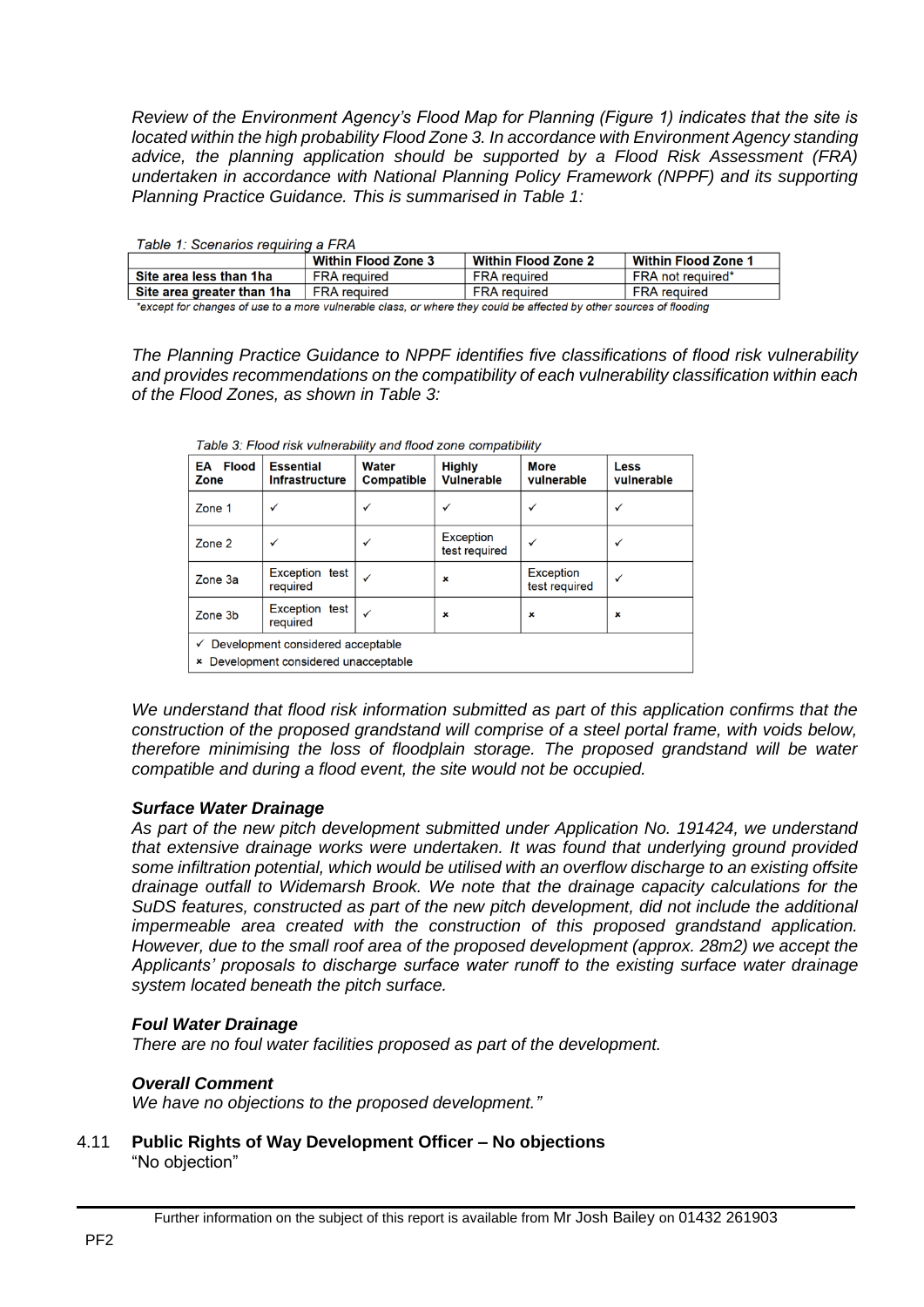# 4.12 **Environmental Health (Noise & Nuisance) – No objections**

*"My comments are from a noise and nuisance perspective. In March 2022 I supplied a holding objection to this proposal on the grounds of lack of information regarding the use and impacts of the tannoy system. Subsequent to this there has been an email exchange between the applicant and the local authority development management department. It is now understood that the tannoy system itself which was the source of my concerns regarding noise may not require planning permission. However, it is also understood that it is only, at any event, to be used in very limited circumstances. On the grounds that the tannoy system is only to be used as a public*  address system in very limited circumstances, please be advised that I withdraw the holding *objection and do not object to the proposal for the seating and standing stands. To clarify things further, I would add that in the event of activities from the premises and the proposal being perceived to cause a noise nuisance to neighbouring residents, our department would retain legal powers and duties under the Environmental Protection Act 1990 to investigate and require the abatement of the nuisance as necessary."*

# 4.13 **Ecology – No response**

# 4.14 **Building Conservation Officer – No response**

# 5. **Representations**

# 5.1 **Hereford City Council – No response**

5.2 No other representations have been made.

Details of this application are viewable on the Council's website using the following link: [https://www.herefordshire.gov.uk/info/200142/planning\\_services/planning\\_application\\_searc](https://www.herefordshire.gov.uk/info/200142/planning_services/planning_application_search/details?id=220137) [h/details?id=220137](https://www.herefordshire.gov.uk/info/200142/planning_services/planning_application_search/details?id=220137) to which internet access is available at the Council's Customer Service Centres:-

[https://www.herefordshire.gov.uk/government-citizens-and-rights/customer-services-enquiries/contact](https://www.herefordshire.gov.uk/government-citizens-and-rights/customer-services-enquiries/contact-details?q=customer&type=suggestedpage)[details?q=customer&type=suggestedpage](https://www.herefordshire.gov.uk/government-citizens-and-rights/customer-services-enquiries/contact-details?q=customer&type=suggestedpage)

### **6. Officer's Appraisal**

### *Policy context*

- 6.1 The proposal is considered in line with the statutory requirements of Section 70(2) of the Town and Country Planning Act 1990 (as amended) which requires that when determining planning applications, the local planning authority shall have regard to the provisions of the development plan, local finance considerations (so far as material to the application) and any other material considerations. Following this requirement, Section 38(6) of the Planning and Compulsory Purchase Act 2004 states the following: "*If regard is to be had to the development plan for the purpose of any determination to be made under the Planning Acts the determination must be made in accordance with the plan unless material considerations indicate otherwise*."
- 6.2 The adopted development plan comprises the Herefordshire Local Plan Core Strategy (CS). The National Planning Policy Framework ('NPPF' henceforth) is also a significant material consideration. The Town and Country Planning (Local Planning) (England) Regulations 2012 (as amended) and paragraph 33 of the NPPF requires a review of local plans be undertaken at least every five years in order to determine whether the plan policies and spatial development strategy are in need of updating, and should then be updated as necessary. The CS was adopted on 15 October 2015 and a review was required to be completed before 15 October 2020. The decision to review the CS was made on 9 November 2020. The level of consistency of the policies in the local plan with the NPPF will be taken into account by the Council in deciding an application. In this case, the policies relevant to the determination of this application are considered to remain consistent with the NPPF and can be afforded significant weight.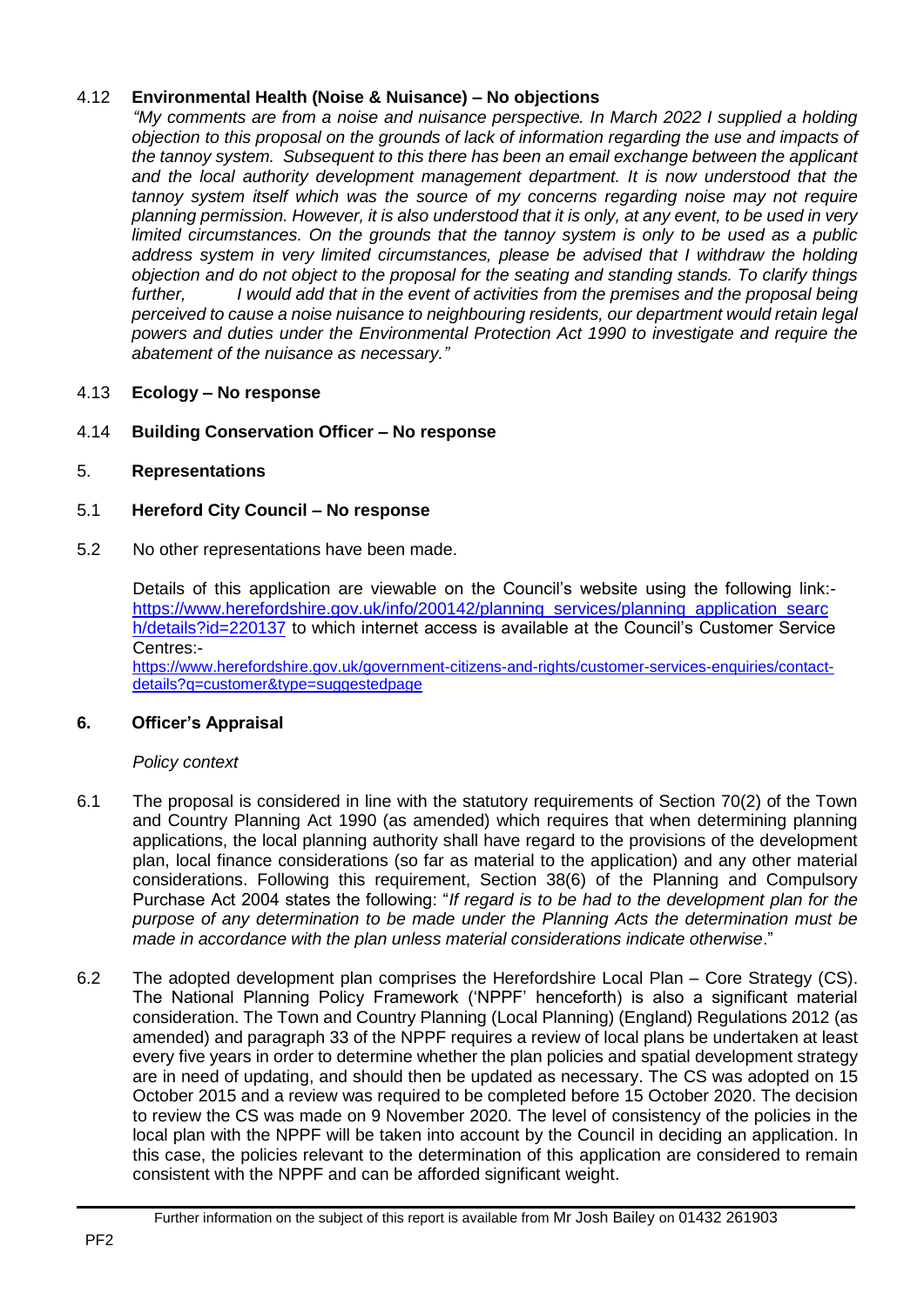6.3 In assessing the proposal, due regard is given to Sections 66(1) and 72 of the Planning (Listed Buildings and Conservation Areas) Act 1990, namely a general duty as respects listed buildings and conservation areas in exercise of planning functions.

# *Principle of development*

- 6.4 The proposal relates to the construction of new spectator stands and an associated tannoy system on the north-western side of the existing 3G AGP. The stands serve to provide covered facilities for spectators observing football activities taking place on the pitch, providing some benefit and enhancement of experience to users of the facility. The proposal is a joint project between the HFA and Hereford Lads Club to help the football club (Lads Club FC) meet ground grading requirements following promotion and provide the County FA with additional spectator areas attending festivals and other community football initiatives & leagues.
- 6.5 Having assessed site history, your officers recognise that the previous planning permission, P182950/F, which approved the construction of the 3G AGP, was deemed to outweigh the loss of the grass playing pitches, meeting Sport England guidance, Core Strategy Policies and NPPF guidance, given the benefit arising from an artificial pitch providing a more sustainable facility, supporting higher usage and the growth of the sport and in meeting unmet demand. In order to satisfy both national and local planning policy requirements, the 3G AGP provides greater community access than previously and it was a condition of the approved planning permission for a community use agreement to be put in place. The facility is used by Lads Club FC, but other football clubs (including Westfields FC), partner organisations and community groups local to the area will also have access to the ground during evenings and weekends.
- 6.6 The additional stands will continue to support community usage of the facility as described above. As an ancillary facility, the stands will improve the functioning and sustainability of the AGP, given the proposal is not seen to be in conflict with CS Policy OS3 or NPPF guidance, as recognised by both Sport England and the Council's Open Spaces Planning Officer. The area where the stands are to be constructed do not form a usable pitch and the facility will form part of the 3G AGP. It is also seen to be is supportive of CS policies SC1 and SS1 which supports proposals which improve social conditions, with is consistent with Paragraph 11 of the NPPF. The CS at Policy SC1 supports improvement, retention and enhancement of existing social and community infrastructure within settlements and where they can be accessed sustainably, including by active travel modes. This is consistent with the NPPF which promotes healthy and safe communities and which advises that decisions should enable retention and development of accessible local services and community facilities, including sports venues, in aiming to provide healthy, inclusive and safe places. The principle of development would therefore be acceptable, subject to assessment against relevant material considerations.

### *Design/Streetscene*

- 6.7 The proposed stands are to be constructed in Grey Corrugated Steel Cladding with 50 no. Blue Plastic Seats (associated with the seated stand) and room for 50 standing, with a metal plate floor (for the standing-only stand). With the development being sited within the confines of the sports complex, complimenting the existing stand to the south of the 3G AGP, as concluded by the Council's Senior Landscape Officer, the proposal is viewed to be of low visual harm to the wider landscape. There are no proposed loss of trees, and the impact on the physical landscape is minor.
- 6.8 In the view of officers, the proposed design of the stands are considered to be acceptable, noting that the development parameters are considered necessary to meet on-going ground requirements for the teams using the facility. In addition, the proposed development is not considered to adversely impact the wider streetscene or townscape, noting the development is confined to the existing 3G AGP, and will read off as part of the wider complex of this facility given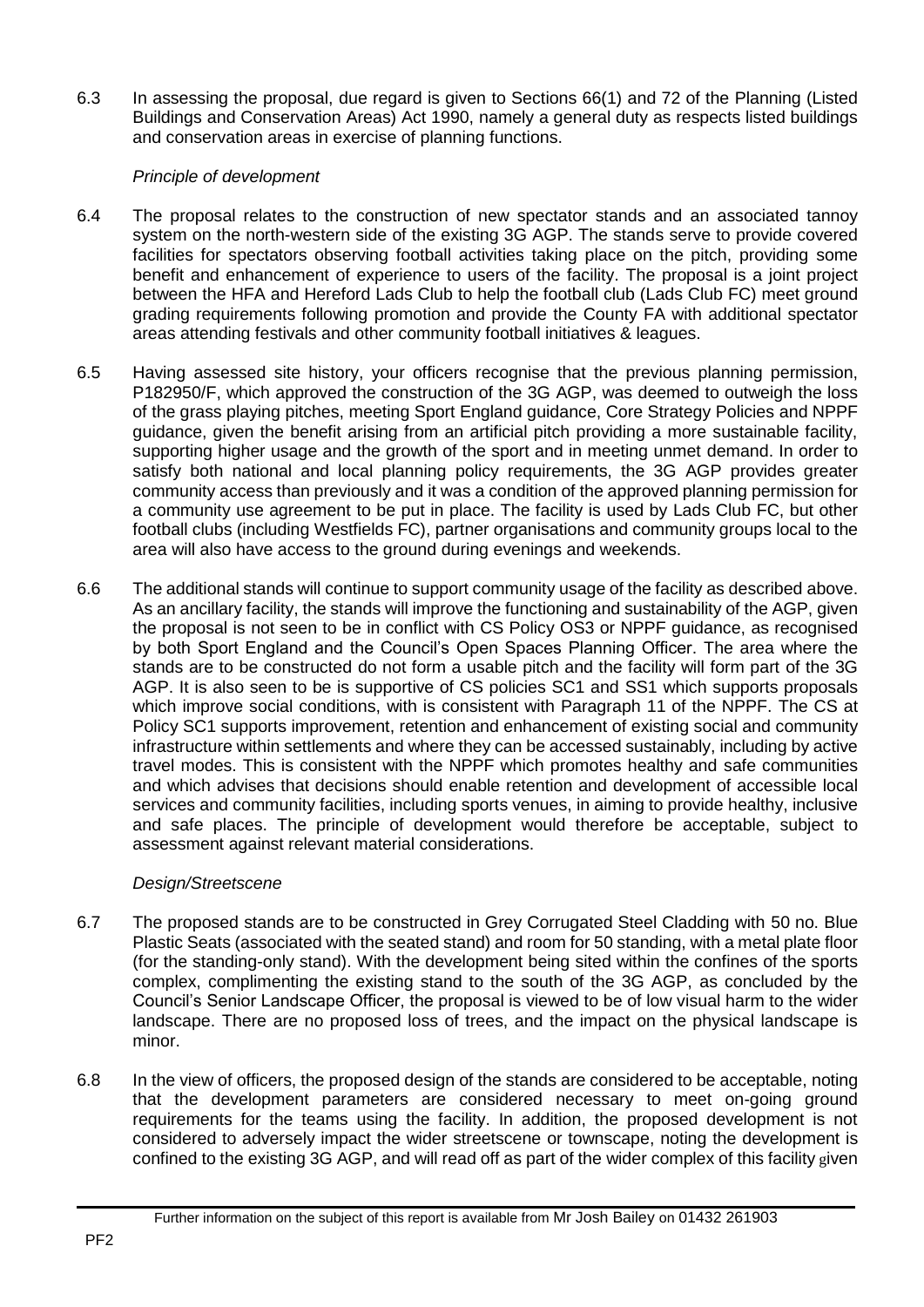the lack of prominence of site within the context of the townscape, in accordance with Policies SD1 and LD1 of the CS, which is consistent with Sections 12 and 15 of the NPPF.

# *Highways*

- 6.9 The adjoining land to the north-west benefits from an extant planning permission (P204252/F) to create a new car park, easing issues experienced in the current car park and surrounding local highway network, which at busy times, often leads to 'pinch points' during use of the complex, particularly along Widemarsh Common Road and the entrance of Lads Club car park.
- 6.10 Access arrangements will remain unaltered. The site is in an accessible location, where users have the opportunity to reach facilities on foot, cycle or public transport. The proposed stands are to accommodate ground grading requirements and as such, the number of visitors to site is not expected to abnormally increase to an extent where it would adversely impact the local road network. However, one should respect the 'change over' periods between sessions of use. It must be recognised that there will be potential conflict between those leaving site and those arriving although this would not be any different than the current situation. Your officers consider the proposal will not result in a 'severe' impact in highway or pedestrian safety, and in light of the Transportation response, who do not object following clarification from the applicant, it is considered the scheme accords with Policies MT1 and SS4 of the CS, which is consistent with Section 9 of the NPPF and would not be contrary to Paragraph 111 of the NPPF.

### *Amenity*

- 6.11 With regards to amenity impacts, it must be borne in mind that the wider use of site is principally for sports, and this in itself generates noise. Vehicle movements will be either side of the use of the sports pitches, so the impact on amenity still remains a consideration.
- 6.12 As part of the previously approved application for the 3G AGP, the community use management plan was conditioned (condition 4 of P182950/F) to ensure correct operation of the premises. It states that this would include day to day management, booking procedures, on site car parking for community use and local resident communications. In addition a Noise Management Plan, is already in place.
- 6.13 No external lighting is proposed with this application. Given the longstanding use of site, occupiers are aware of activities. It is appreciated that the existing floodlights currently by default operates as a limitation, but forms part of the wider built up area associated with the townscape hereabouts.
- 6.14 It is noted that the principal amenity impacts associated with this proposal concerns that of the proposed introduction of a tannoy system. This is required as part of the ground requirements to enable the principal teams associated with the ground (Lads Club FC), to remain in their current league. The applicants are happy to accept a condition limiting the use of the tannoy to these fixtures only associated with the first team. It is noted that similar arrangements are in place at Westfields, who also operate at the same ground grading level. The tannoy would be used for announcements only and as such, the LPA can also condition the tannoy to only be used as a public address system and not for the playing of music etc. to help ease any potential impacts further, as well as time of use.
- 6.15 In this context, the amenity of local residents may be impacted to a minor extent although through the proposed condition suggested, this can be safeguarded to an acceptable degree through appropriate use, in accordance with CS policy SD1, which is consistent with NPPF paragraphs 130 and 185. A condition requiring any details of lighting to be provided prior to installation is also recommended.
- 6.16 To clarify, officers add that in the event of activities from the premises and the proposal being perceived to cause a noise nuisance to neighbouring residents, the Council's Environmental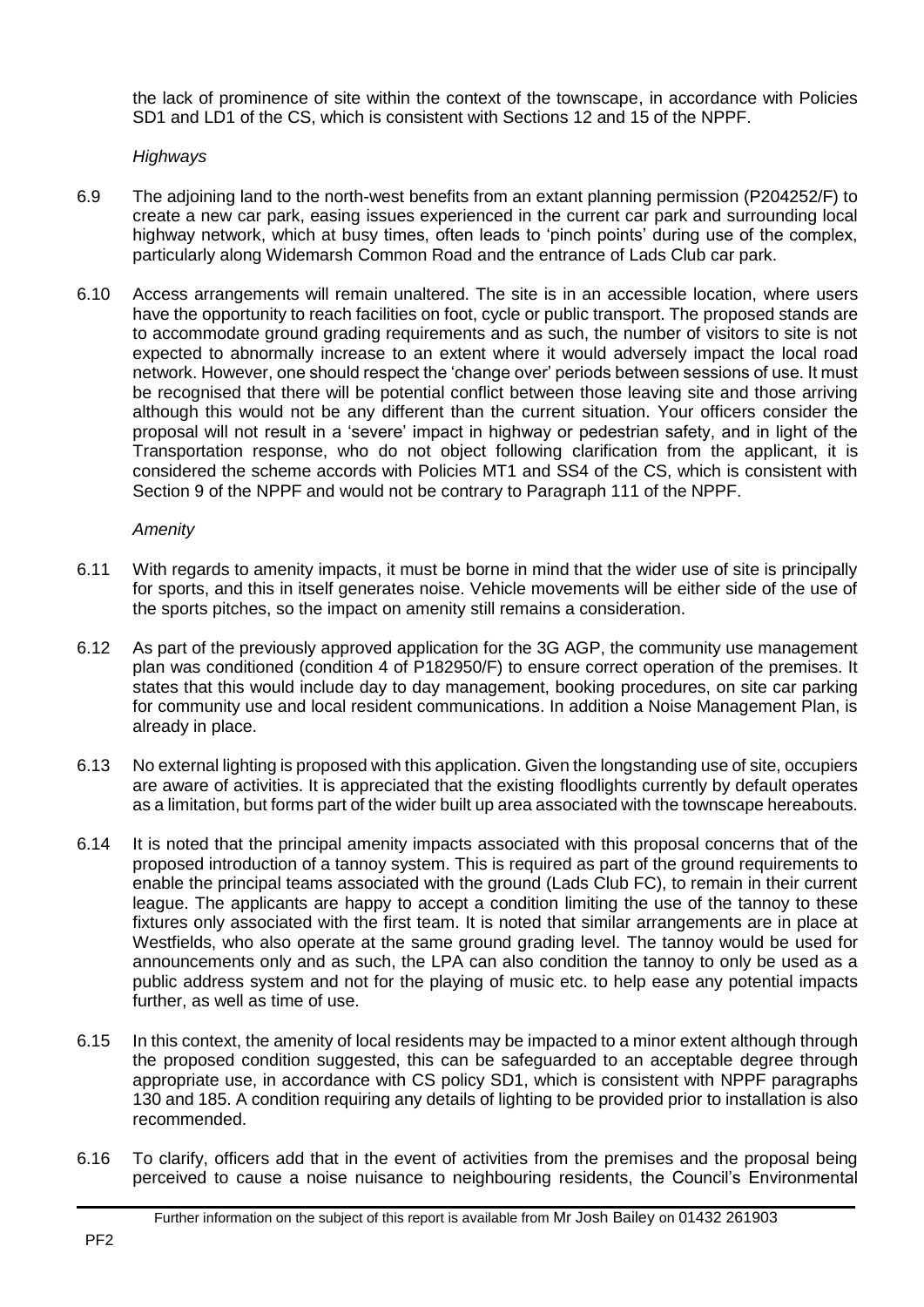Health department have legal powers and duties under the Environmental Protection Act 1990 to investigate and require the abatement of alleged nuisance, as necessary.

# *Drainage*

- 6.17 As part of the new 3G AGP, extensive drainage works were undertaken. It was found that underlying ground provided infiltration potential, which would be utilised with an overflow discharge to an existing offsite drainage outfall to Widemarsh Brook. It is noted that the drainage capacity calculations for the SuDS features, constructed as part of the new pitch development, did not include the additional impermeable area created with the construction of this proposed application. However, due to the small roof area of the proposed development (approx. 28m2), the land drainage engineer accepts the proposals to discharge surface water runoff to the existing surface water drainage system located beneath the pitch surface, in accordance with Policy SD3 of the CS.
- 6.18 No foul water generation is associated with the proposed development. The application site lies within the catchment for the River Wye Special Area of Conservation (SAC), a European site covered under the Habitats Directive & the Conservation of Habitats and Species Regulations 2017 (as amended by The Conservation of Habitats and Species (Amendment) (EU Exit) Regulations 2019). The River Wye SAC is an internationally important conservation site which has been designated for its special features of ecological and biodiversity value. The proposal does not propose any development which would be phosphate generating as it is for the better accommodation of existing users as opposed to the intensification of use per se; further even if there were additional foul water flows from this proposal they are managed by existing sewer connections to the mains sewer network which manages them via Eign Treatment works. It is not considered to be the possibility of a likely significant effect on the SAC at the point of consideration, thus the development is considered to be acceptable from a HRA perspective and accords with the provisions of policy LD2 of the CS, noting the application does not incorporate overnight accommodation. The provisions of paragraph 182 of the NPPF are not considered to be triggered and the application can be screened out.

### *Heritage*

- 6.19 The site is located within the Widemarsh Common Conservation Area, and whilst not in the setting of Moor House, a Grade II listed building, Moor House lies west of site. These heritage assets are afforded a statutory duty under sections 66 and 72 of the Planning (Listed Buildings and Conservation Areas) Act 1990. In practice this means that when undertaking a planning balance the weight afforded to preserving the building, its setting or features of special architectural or historic interest and preserving or enhancing the character and appearance of the Conservation Area is greater than that given to the other considerations, because they do not have a similar statutory duty requiring special attention to be given to them.
- 6.20 It is noted that the Council's Building Conservation Officer has not responded. Nevertheless, the site, in the context of the designated heritage assets identified, is well obscured by the impact of the existing artificial turf pitch and complex, as a whole, but one must also consider cumulative impact. In this regard, no harm would be identified given the considerable degree of screening already provided by mature tree planting between the western site boundary and Moor House or moreover the Conservation Area due to the buildings present within the complex already. In respect of experiential aspects, the proposal, in the context that already comprises multiple sporting facilities, would not have a harmful impact. It is considered that the proposal would conserve these identified heritage assets and thus accord with policy LD4 of the CS. It is viewed that the paragraph 202 test of the NPPF need not apply, in the absence of identified harm.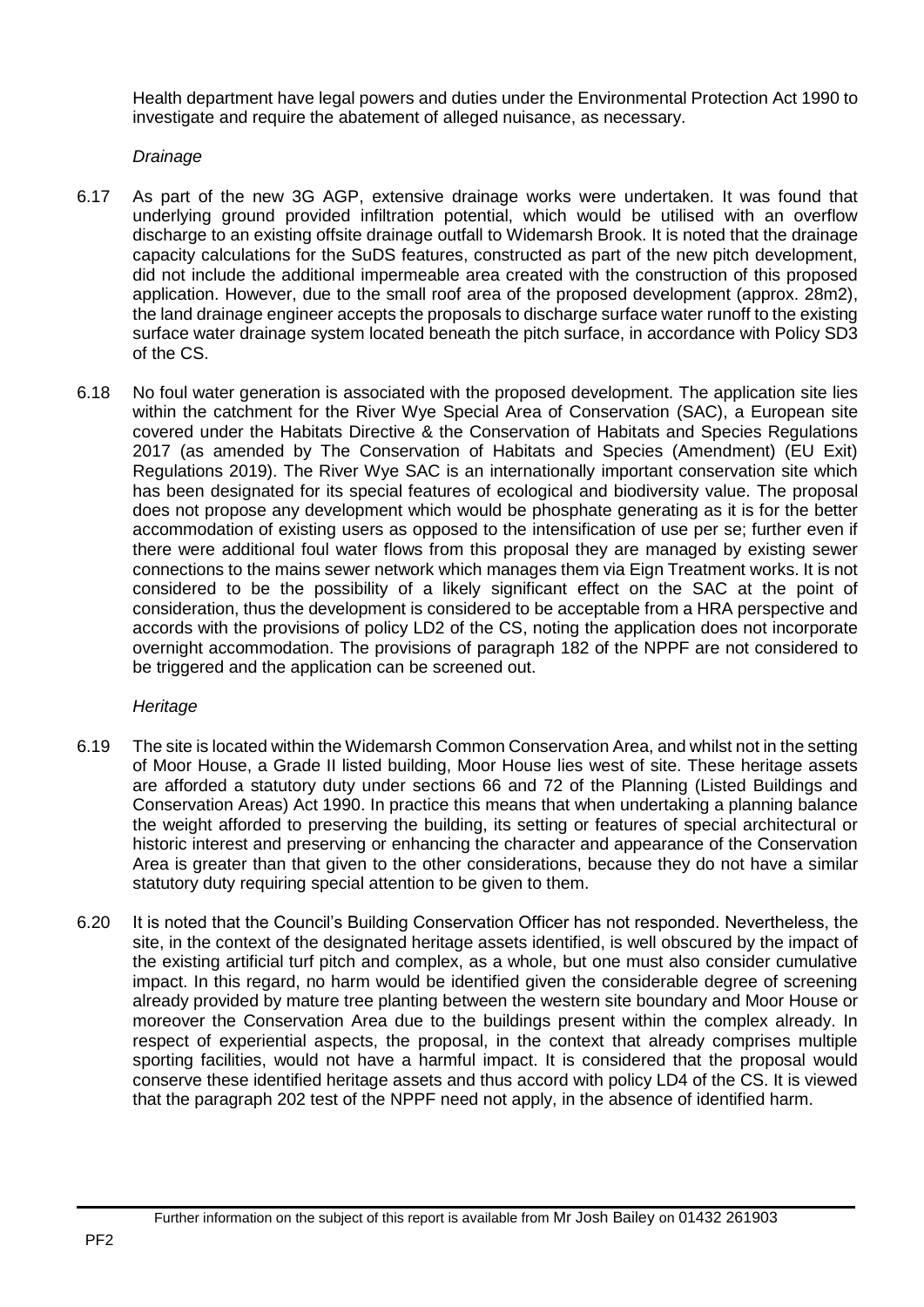# *Ecology/Biodiversity*

6.21 There are no ecological records of importance or Protected Species immediately on or adjoining site. The applicant and contractors have a legal duty of care towards wildlife protection under UK Legislation that applies throughout the demolition and construction process. Any breach of this legal Duty of Care would be a criminal offence. The LPA has therefore no reasonable cause to require further information as part of the application or include a specific ecology protection condition. However, an informative is recommended. Given the type of development, it is also not considered appropriate to request Biodiversity Net gain enhancements but the proposal, in ecological terms, is considered to accord with Policies LD1-LD3 inclusive of the CS, consistent with Section 15 of the NPPF.

### *Conclusion*

6.22 It is the view of officers, the proposal represents an improvement to the existing spectator infrastructure of this facility in an appropriate manner. When considered against the development plan, as a whole, and accounting for other material considerations, including the NPPF, the proposal is considered to be represenative of sustainable development. In the absence of any material planning considerations that indicate a decision being made other than in accordance with the Development Plan, as per paragraph 11c) of the NPPF and CS policy SS1, it is recommended planning permission be granted.

# **RECOMMENDATION**

**That planning permission be granted subject to the following conditions and any other further conditions considered necessary by officers named in the scheme of delegation to officers:**

- **1. C01 (Time limit for commencement (full permission)) The development hereby permitted shall be begun before the expiration of three years from the date of this permission. Reason: Required to be imposed by Section 91 of the Town and Country Planning Act 1990.**
- **2. C06 (Development in accordance with approved plans) The development shall be carried out strictly in accordance with the approved plans (Site Location Plan, except where otherwise stipulated by conditions attached to this permission.**

**Reason: To ensure adherence to the approved plans in the interests of a satisfactory form of development and to comply with Policy SD1 of the Herefordshire Local Plan – Core Strategy and the National Planning Policy Framework (2021).**

**3. CNS (Non-Standard Condition)**

**Prior to first use of the approved development, an addendum to the community use agreement, as approved under P182950/F, shall be submitted to and approved in writing by the Local Planning Authority. The updated agreement shall incorporate the approved development under this decision notice and how this relates to the Artificial Grass Pitch and associated ancillary facilities and include details of pricing policy, hours of use, access by priority groups/community users other than the host club, management responsibilities and a mechanism for review. The development shall not be used otherwise than in strict accordance with the updated approved agreement.**

**Reason: To secure and maintain a well-managed and safe community access to the sports facility/facilities, to ensure sufficient benefit to the development of sport and**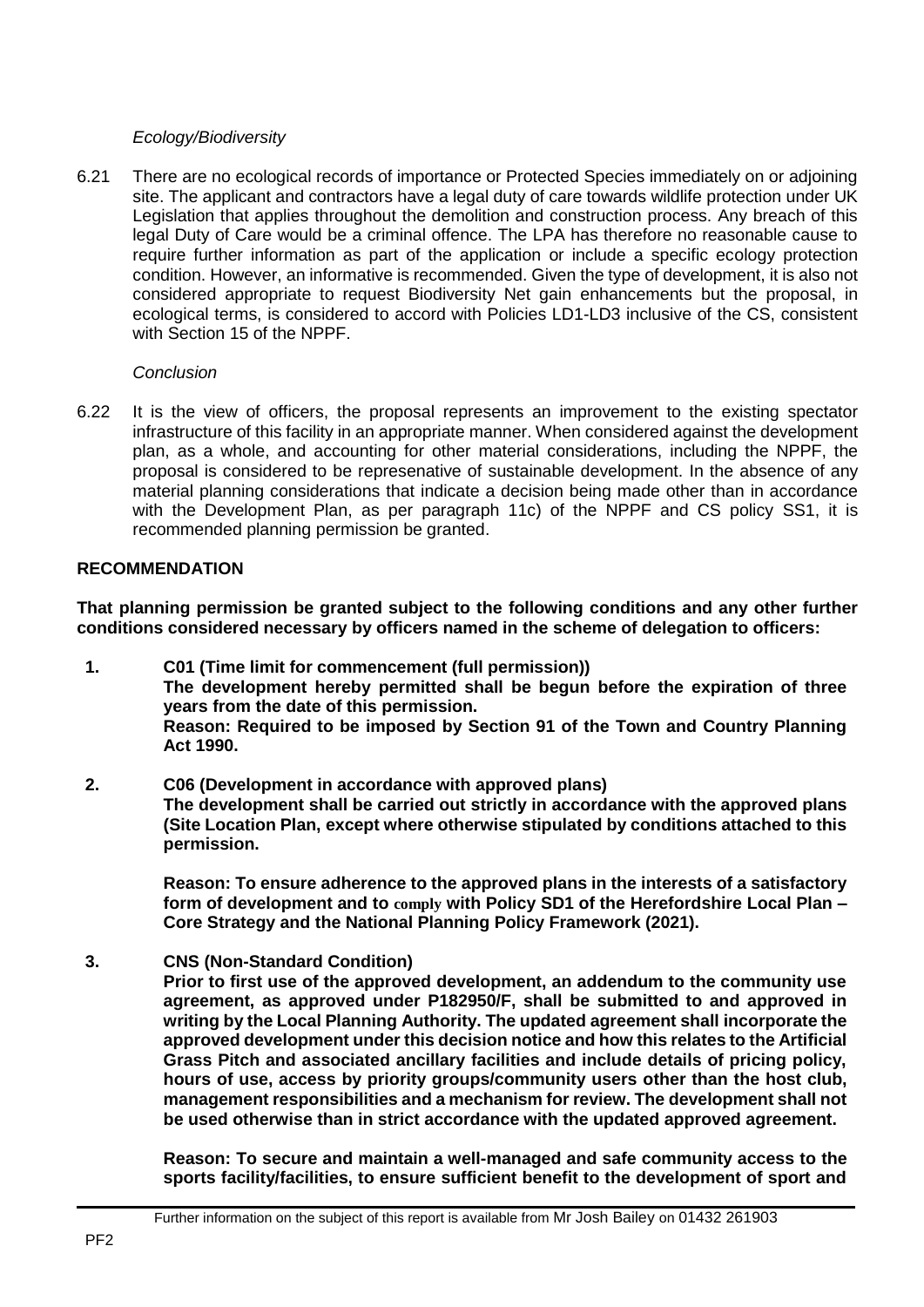**to accord with policy OS3 of the Herefordshire Local Plan – Core Strategy and the National Planning Policy Framework (2021).**

**4. CNS (Non-Standard Condition)**

**The approved tannoy system shall only be used as a public address system, to be used for Lads Club FC first-team games only. In addition, no amplified or any music shall be played through the approved tannoy system at any time, nor shall it be used outside the following times: 12:00-21:00 Monday-Sunday inclusive. The approved tannoy system shall be used for no other purposes, unless listed above.**

**Reason: In order to protect the amenity of occupiers of nearby properties and to comply with Policy SD1 of Herefordshire Local Plan – Core Strategy and the National Planning Policy Framework (2021).**

**5. CC1 (Details of External Lighting)**

**Details of any external lighting proposed to illuminate the approved stands shall be submitted to and approved in writing by the local planning authority before their relevant installation. Development shall be carried out in accordance with the approved details and there shall be no other external illumination of the approved development.**

**Reason: To safeguard local amenities and to comply with Policy SD1 of the Herefordshire Local Plan – Core Strategy and the National Planning Policy Framework (2021).**

### **INFORMATIVES:**

- **1. IP2 – Application Approved Following Revision/Amendments/Additional Information**
- **2. I05 – No drainage to discharge to highway**
- **3. I11 – Mud on highway**
- **4. I35 – Highways Design Guide and Specification**
- **5. I33 – Ecology (General)**
- **6. I10 – Access via public right of way**
- **7. INS – The LPA would advise the applicant that in the event of activities from the premises and the proposal being perceived to cause a noise nuisance to neighbouring residents, there are legal powers and duties under the Environmental Protection Act 1990 by Environmental Health to investigate and require the abatement of the nuisance, as necessary.**
- **8. INS – The LPA would advise the applicant that they may wish to contact Network Rail and to engage with Network Rail Asset Protection [assetprotectionwales@networkrail.co.uk](mailto:assetprotectionwales@networkrail.co.uk) to determine if a Basis Asset Protection Agreement is needed for these works.**

Decision: .............................................................................................................................................. Notes: ..................................................................................................................................................

..............................................................................................................................................................

# **Background Papers**

Internal departmental consultation replies.